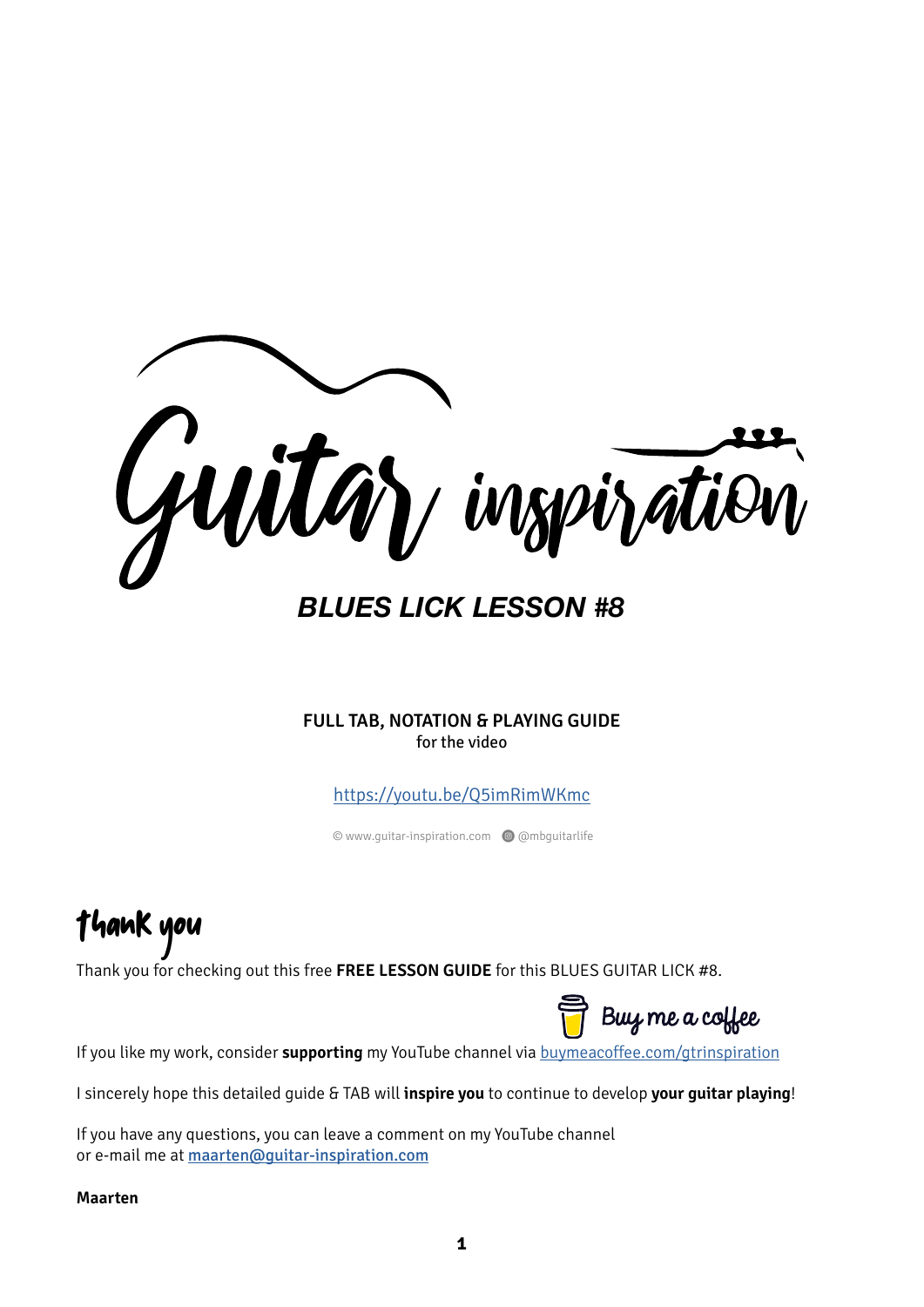## *BLUES GUITAR LICK #8*

**YouTube Lesson Video:** <https://youtu.be/Q5imRimWKmc> **YouTube Backing Track:** <https://youtu.be/vI5j3iJVlF0>

This licks builds on some of the concepts of my Blues Lick Video lessons 01 tot 07 that are also on my channel. Also, you'll find a backing track to practice it on.

**Everything is connected** here on the Guitar Inspiration channel, so **O**subscribe  $\hat{\mathbf{x}}$ , to stay updated ;-)

#### **THE TRACK**

Blues Lick 8 is another **full blues phrase** over the first 4 bars of a 12 bar blues in A minor.



**part 1: "BIG ENTRANCE"**



If you've watched some of my other lessons, you'll already know I like starting a blues solo with a **pickup**, so bar 1 of this lick is actually the last bar of the previous chorus. We're making a strong statement here, demanding attention by playing high up the neck, with **confidence**!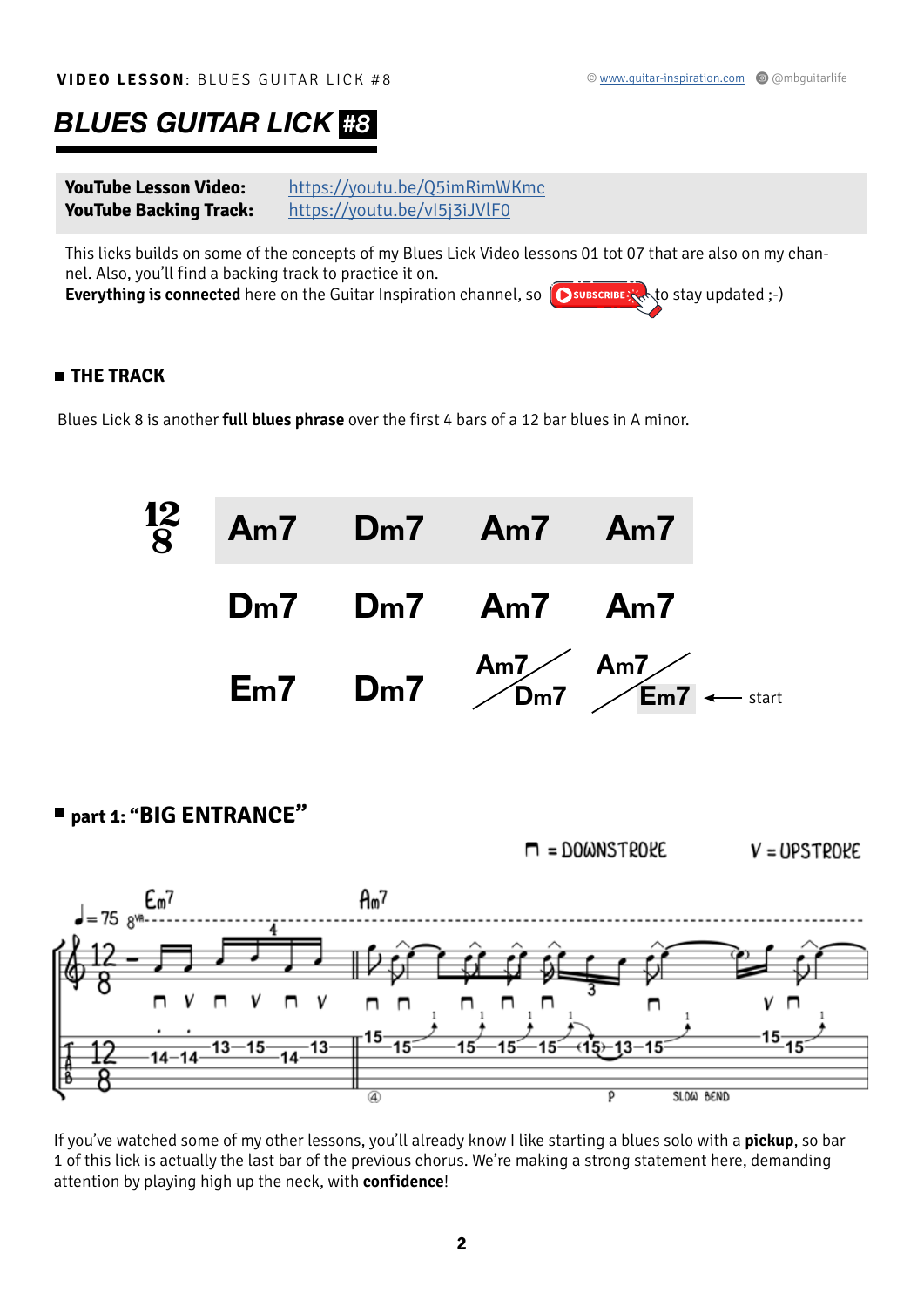Play the **14th fret** on the G-string 2 times. I play it with a down- and upstroke, but If you prefer 2 downstrokes, I think there's enough time for that. Play them with your 2nd finger.

Next is a group of 4 sixteenth notes. Play them with a 'straight' feel, just like you would in 4/4 (common time). So don't worry too much about the number 4 above the tab. This indicates that these sixteenth notes last as long as they would in 4/4 time. This creates an interesting contrast. I like to call this effect 'mixing metrics'. You can drag this part way behind the beat if you like to grab some more attention ;-)





#### **Mixing Metrics**

Mixing Metrics is done a lot in blues, jazz and R&B, and you might recognize the cool effect this creates. In a track with a triplet or swing feel, play 'straight'. In a track with a straight feel, play 'triplets'. This contrast can bring out **intense emotions** in your playing. It can be quite **funny** too, listen for example to the intro of Chicken An' Dumplings, a Jazz Tune written by Ray Bryant: <https://www.youtube.com/watch?v=mok1c0fPXno>

Play the **13th fret** on the B-string with the 1st finger, the **15th fret** on the 3d finger, the **14th fre**t on the G-string and then the **13th fret** on the B-string again.

Play this group of 4 sixteenth notes with alternate picking. By the way - for reference - we're playing the A minor pentatonic in this position here.:



**A minor pentatonic**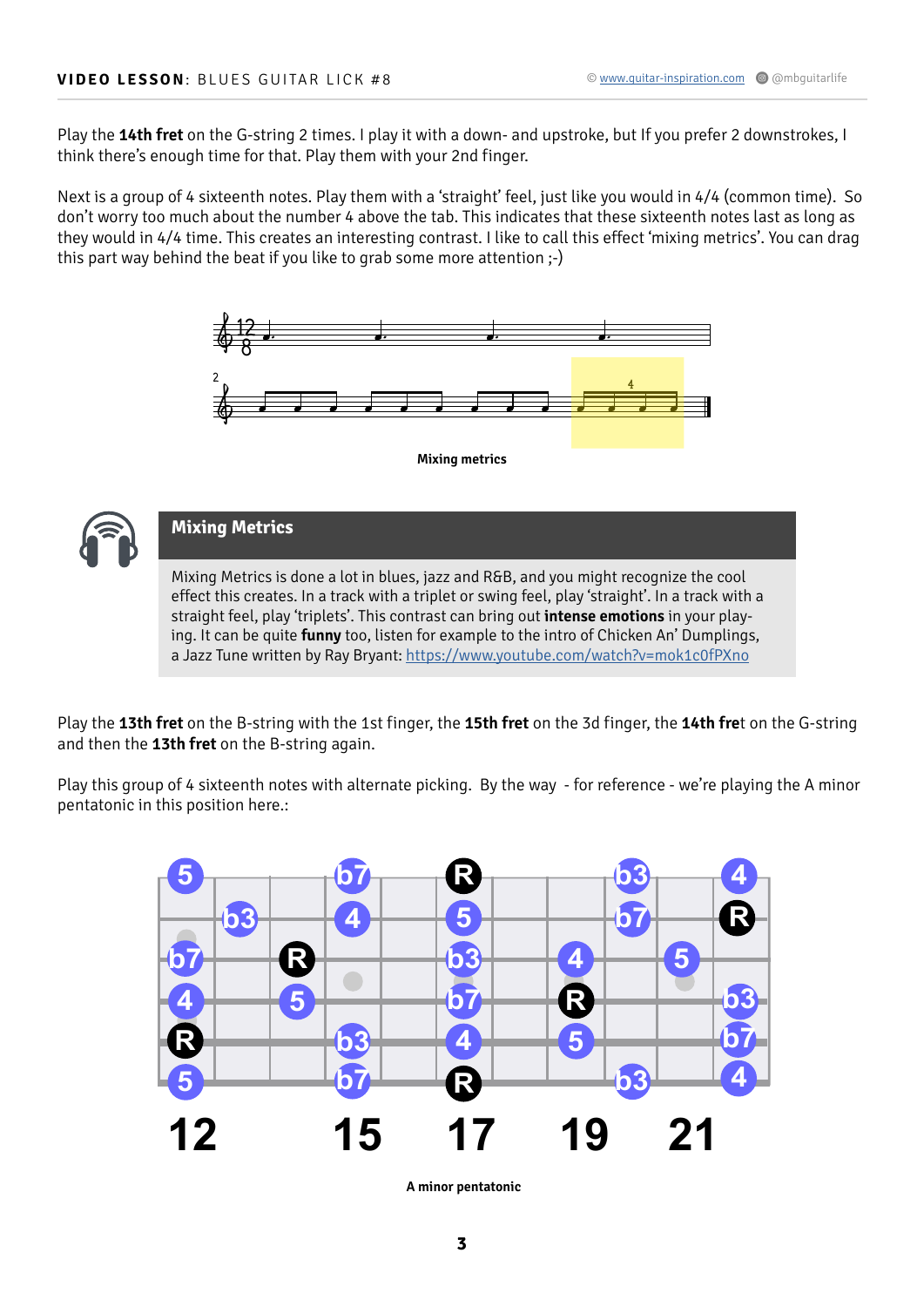Bar 2 starts with the **15th fret** on the E-string, played with the pinky. Play it with a downstroke. Pay attention to not let the 13th fret on the B-string ring while playing on the E-string. In the video, I show you a little trick to clearly seperate these two notes.

Next is the **15th fret** on the B-string, bent a full step up. I prefer playing this with a powerful downstroke, although technically, you could use an upstroke.

Perform the bend with your 3d finger, supported by your first and second fingers. In earlier blues lessons, I already talked about this 'multiple-finger' bending technique (see: blues lick lesson 1 & 2).



In bar 3, our opening statement still isn't finished. The great thing about blues improvising is that you don't need to comply strictly with barlines and time signatures. If you want to span your phrase over multiple barlines and chords, you can do it in blues!



#### **The King Of Phrasing**

Listen to **B.B. King** if you want to learn blues phrasing. His fantastic guitar playing had a voice-like quality and B.B. King himself often made the analogy that playing guitar is like **having a conversation**. When talking, we intuitively use rhythm, spacing, and dynamics. Try to achieve the same effect when improvising. And don't forget to pause for breath every now and then (which is precisely what we're doing in bar 3).

Release the bend back to the **15th fret**, pull-off to the **13th fret** again, but this time follow this up by the **15th fret**  (not bent). This is the D, a note that fits nicely over the backing track, where the harmony has now moved to the iv-chord in A minor, so D minor. Add vibrato here for extra effect.

Notice how we're not landing on the D on the first beat of bar 3. We're delaying this landing point for extra blues feeling! Next, play the **13th fret** on the B-string with a downstroke, the **14th fret** on the G-string with a downstroke, and the **13th fret** on the B-string again, this time with an upstroke. Give this note a little nudge (1/4 step bend), before hammering on the 15th fret. Here is a little **pause for breath or comma.** e<br>9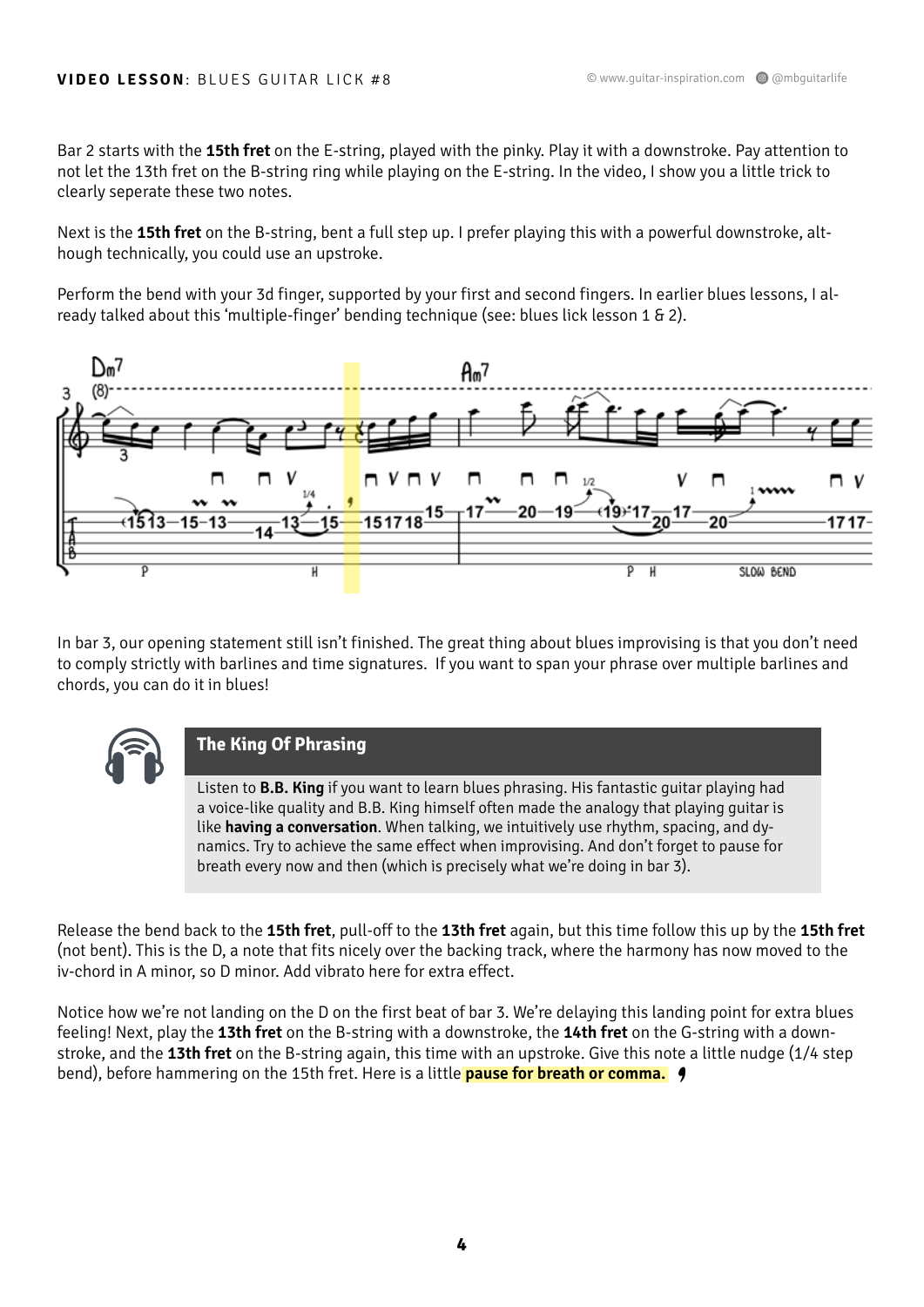### **part 2: "PICK YOUR TARGET"**

Our big opening statement is finished—time for some fresh ideas. In the rest of bar 3 and bar 4, we're going up the neck. What helps me a lot here is thinking about **a specific note, a target to aim for**, and building a lick around it.

In my minds-eye, I chose the 9th, the B. My goal was to play a minor pentatonic lick in this position around this note. This B not part of the A minor pentatonic, but it's part of the A minor or A Dorian scale. I love the captivating sound of the 9th in minor keys, something you may have noticed in my other videos.

At the end of bar 3, play this fast run of four 32nd notes, played with alternate picking. On the B-string, play the **15th**, **17th**, and **18th fret,** followed by the **15th fret** on the E-string. Land on the **17th fret** of the E-string, the A again, played with the 2nd finger. This fast run may require a bit of practice. An extra tip: try to tilt the pick a little bit, with the body of the pick down and the tip up (**downslanting**).



**A minor pentatonic, with the position of the 9th marked**

Now we're already very close to our target. Now instead of following the A with the B, jump over it to the **20th fret**  on the E-string, played with a downstroke (btw: an upstroke works too, especially in slower tempos, as you'll see in the video), and with your 3d finger after a little position shift with the fretting hand. Close, but no cigar ;-)

While the next note that we're playing is the B (**19th fret**), bend it up immediately with your 2nd finger, a half step up, to the C. So you see how we keep **dancing around** the target we picked. Don't play your target too quickly, or else you think of something different.

Release the half step bend back to the **19th fret** on the E-string., pull-off the **17th fret** (1st finger), and hammer powerfully on the **20th fret** of the B-string. This is a hammer-on 'out of nowhere' followed by the **17th fret** (upstroke) on the E-string again.

End this passage with a full step bend from the **20th fret** on the B-string. Add some vibrato again. This bend serves as a virtual breathing point before we move to part 3.

note: in the video, I show sections of part 2 an octave lower.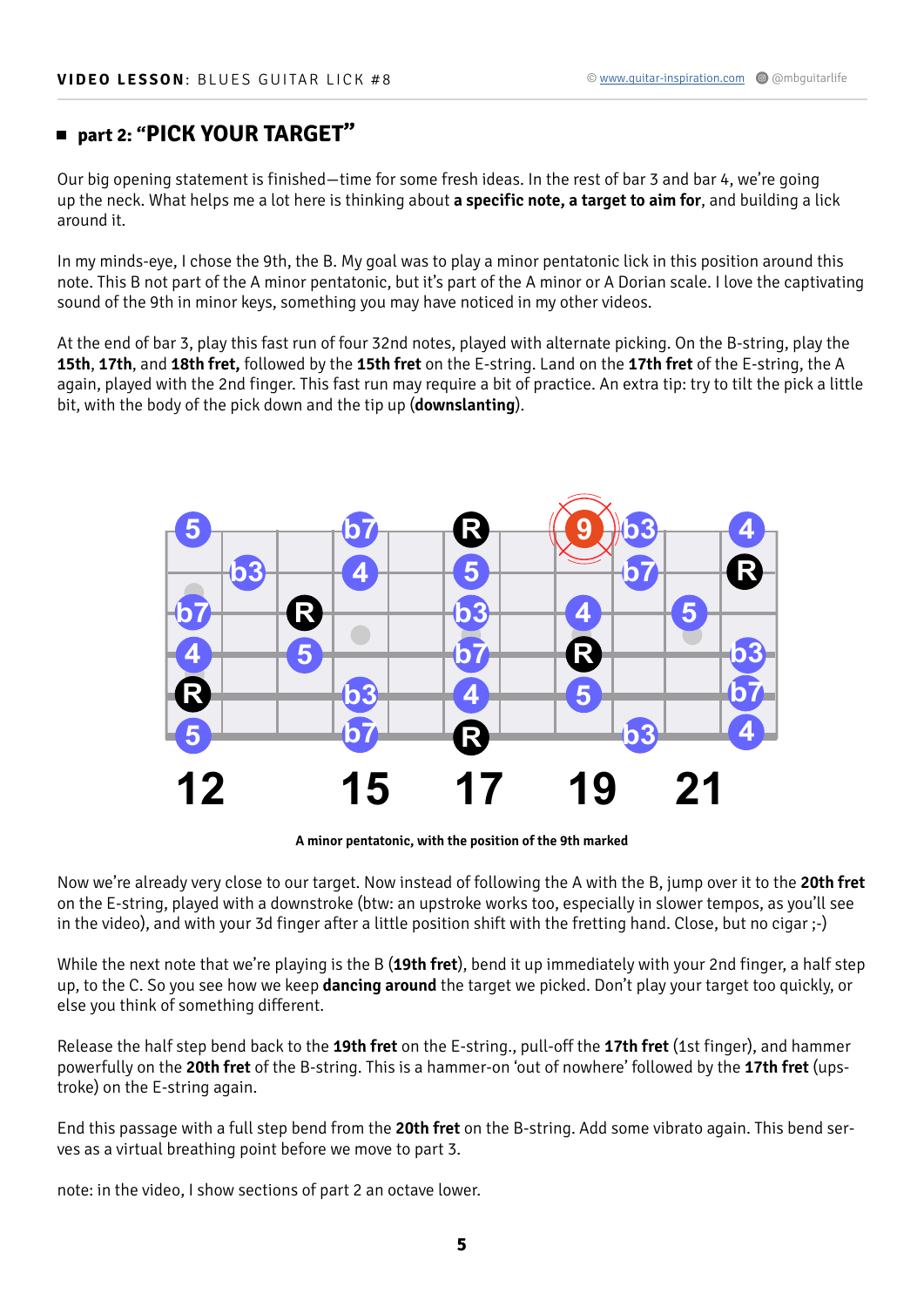Now we're already very close to our target. Now instead of following the A with the B, jump over it to the **20th fret**  on the E-string, played with a downstroke, and with your 3d finger after a little position shift with the fretting hand. Close, but no cigar ;-)

While the next note that we're playing is the B (**19th fret**), bend it up immediately with your 2nd finger, a half step up, to the C. So you see how we keep **dancing around** the target we picked. Don't play your target too quickly, or else you think of something different.

Release the half step bend back to the **19th fret** on the E-string., pull-off the **17th fret** (1st finger), and hammer powerfully on the **20th fret** of the B-string. This is a hammer-on 'out of nowhere' followed by the **17th fret** (upstroke) on the E-string again.

End this passage with a full step bend from the **20th fret** on the B-string. Add some vibrato again. This bend serves as a virtual breathing point before we move to part 3.

**note:** in the video, I show sections of part 2 an octave lower.



#### **part 3: "MOORE BLUES"**

At the end of bar 4, there is a little pickup (2 sixteenth notes). Play the **17th fret** on the B-string with a downstroke and upstroke. Play them with your first finger, as we're getting ready for some minor pentatonic 'flash' in this position.

**Bar 5** starts with an expressive minor pentatonic lick that is inspired by the guitar playing of **Gary Moore**. Bend the **20th fret** on the E-string a full step up, release back to the **20th fret.** Bend with the 3d finger, supported by the 1st and 2nd finger. Play these 2 notes with a downstroke.

Next, play the **17th fret** (1st finger) with an upstroke, the **20th fret** on the B-string (3d finger) with a downstroke, and pull it off the **17th fret** (1st finger again). Don't place a bar on the **17th fret** with the 1st finger, but instead move it from the E to the B-string. Often I see some of my students placing a bar with the first finger here, but this limits the movement while bending, so I prefer the little '1st finger dance'.

You could play the **20th fret** on the B-string without picking it (so with another hammer-on from nowhere), but for me, it works better here by picking it. This is the climax of the phrase, so we don't want to lose any energy.

This lick is repeatable, and we're playing it 2 times here. In the video, I also show this lick an octave lower.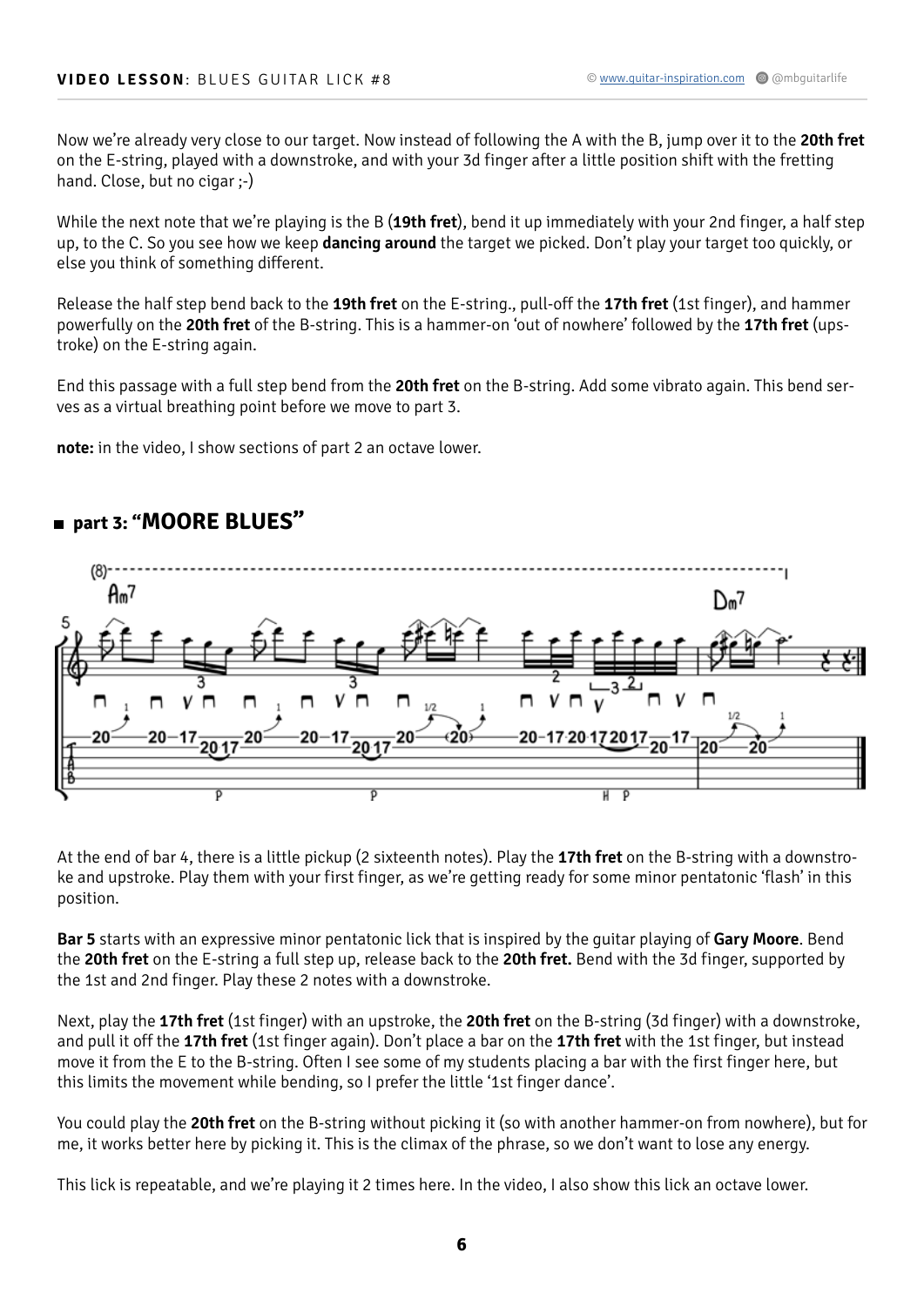Next, we're back to the **20th fret** on the E-string (3d finger). Now we're performing a double bend., or 2 consecutive bends The goal here is to bend it a full step up, but we're doing a smaller bend first. I wrote it as a half-step bend on the tab, but in reality, it's more of a 3/4 bend, so somewhere between a half step and a full step.

So bend the string up, failing to hit the full step up (on purpose), release (partially or complete), and bend again, this time reaching the correct pitch. This is an exciting way of delaying the pitch of the D here. You can find these types of double bends, e.g., in David Gilmour's playing. We'll do another one of these at the very end!



**Mixing metrics again with this Clapton-style rhythm**

**In our final lick,** we're again pretending that we're playing in 4/4 time. Don't let the notation scare you. This Eric Clapton style-lick is more straightforward than it might seem at first glance :-)

Play the **20th fret** on the E-string (3d finger) with a downstroke, the 17th fret (1st finger) with an upstroke, and the **20th fret** with an upstroke again. Next, we're doing a little legato lick. Hammer on from the **17th fret** to the **20th fret** (3d finger), and pull back off the **17th fret** (1st finger). Land on the **20th fret** of the B-string (3d finger), followed by the 17th fret on the E-string again (1st finger, upstroke).

Our blues phrase ends in bar 6 with another double bend, this time played from the **20th fret** of the B-string.

----

Thank you for spending this with this lesson,

I hope this **guitar** lesson gave you some ideas and **inspiration** for your next blues solo!

I love making these lessons and sharing this with everyone interested. If you like these free guitar lessons, backing tracks & tabbed solos, consider subscribing to the Guitar Inspiration channel on YouTube.

Also, if you're interested, you can support the channel by buying me a coffee via the linkon page 1. Any support to help the channel move forward is much appreciated!

Maarten, february 2021